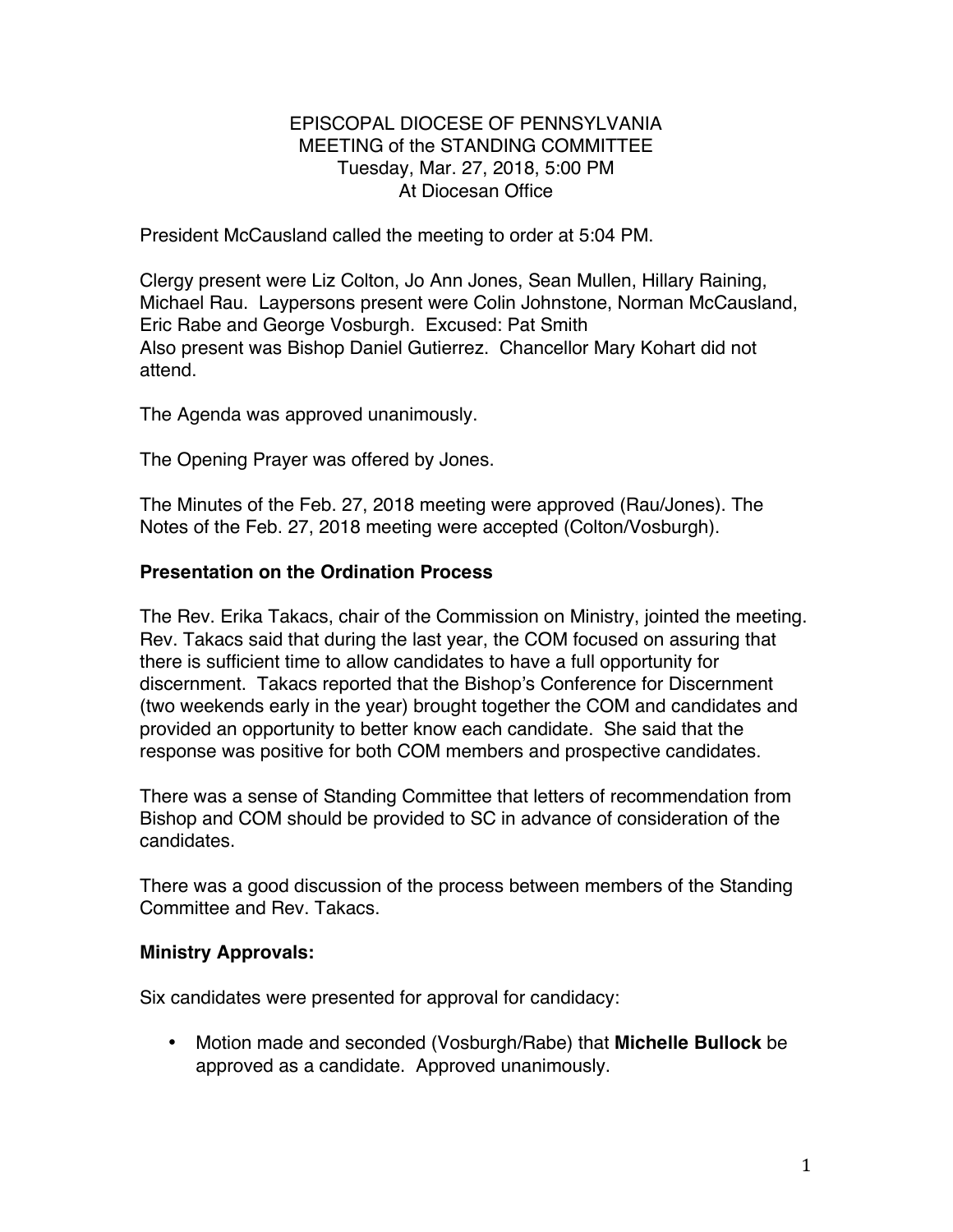- Motion was made and seconded (Johnstone/Vosburgh ) that **Benjamin Capps** be approved as a candidate. Approved unanimously.
- Motion was made and seconded (Colton/Rau) that **Christopher Exley** be approved as a candidate. Approved unanimously.
- Motion was made and seconded (Vosburgh/Rabe) that **Michael Palmisano** be approved as a candidate.
- Motion was made and seconded (Rau/Vosburgh) that **Paul Reese** be approved as a candidate. Approved unanimously.
- Bishop Gutierrez asks that **Darrell Tiller** be considered as a candidate in October. Standing Committee did not take action on Tiller at this time.

# **Staff Reports:**

There are no actions by Standing Committee called for this month.

Exec Report:

• The Executive Committee has met with the Bishop to discuss the appropriate interaction between Standing Committee and candidates for ministry. Also discussed was improved and streamlined staff reporting, and staff will consider refreshing reports to focus on current significant activities and major accomplishments.

Bishop:

- The House of Bishops meeting produced resolutions on #MeToo and gun violence issues.
- Mission Committee Kirk Muller, Kirk Berlenbach are leading this committee which is working to set goals and expectations for mission churches. The Committee is expected to report to Diocesan Council in June with a recommendation to Convention in November.
- The Bishop believes it is imperative to look to the future and determine how best to use our resources. A diverse group chaired by Gie Leim is expected to report to Convention in 2019.
- A very successful Chrism Service was held last week.

Chancellor: No report.

Finance Committee Referrals: None

Communications: None received

# **Old Business:**

• Raining has prepared a letter to be sent from Standing Committee to Richard and Ruth Morgan offering sympathy following the death of their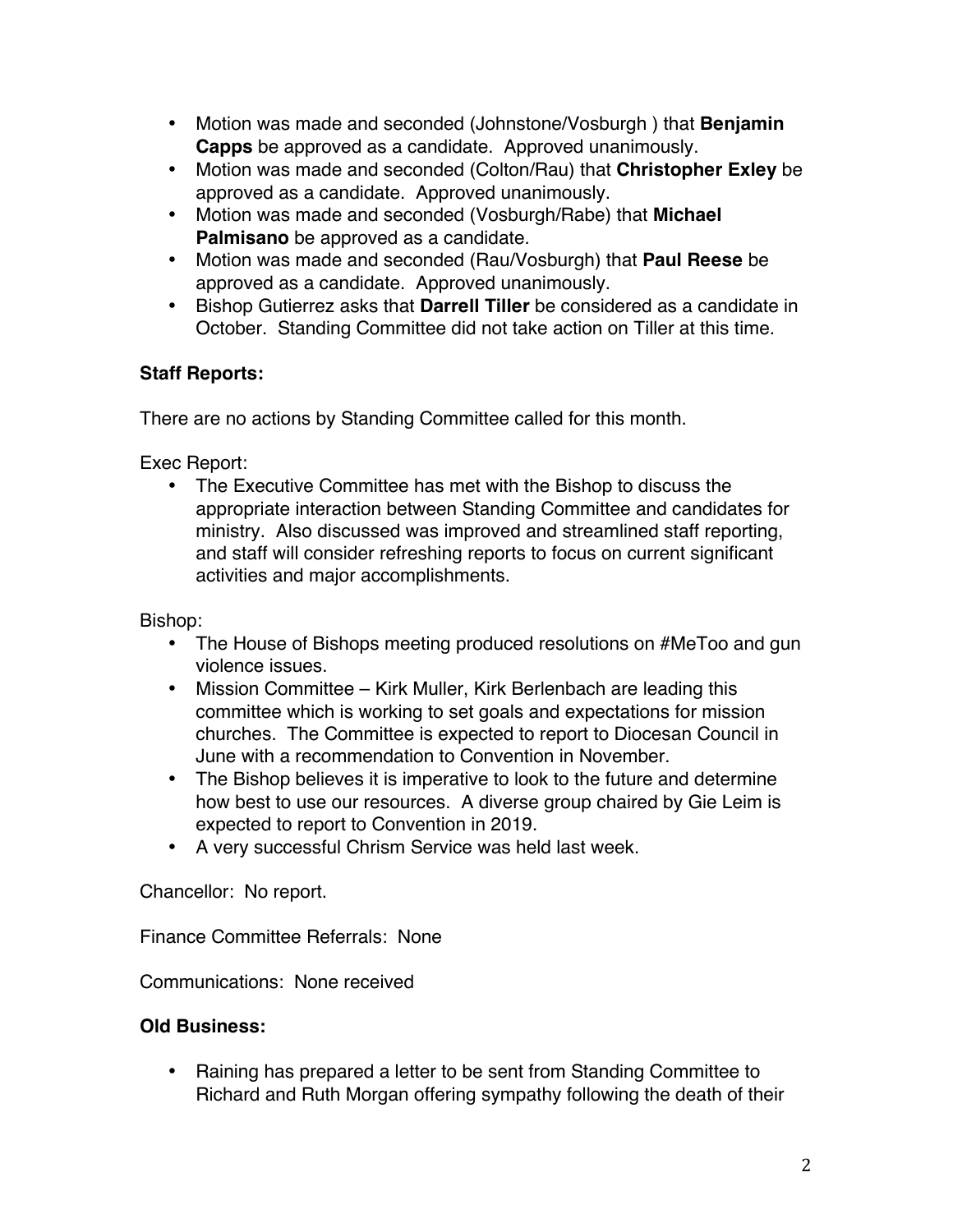daughter, Esther. The letter was signed by members present and will be sent to the Morgans.

• McCausland noted that Anti-Racism training is required for all members of governance.

### **New Business:**

The Executive Committee is considering when to hold a retreat with the Bishop, possibly in Fall of 2018. Members are asked to think about issues that should be discussed. The retreat could be jointly held with COM and provide a chance to meet candidates and COM members.

## **Diocesan Commission/Committee Reports:**

Finance -- Norm McClave has resigned as Chair of the Finance Committee and is replaced as Chair by Ann Barbarin.

Incorporation – No report. McCausland has asked the Chair of the Incorporation Committee for an in-person report before further meetings are held in the Diocese. A comprehensive report should be provided before the Chair appears at Standing Committee.

Congregational Life and Development – The next meeting will be held in April.

Constitution and Canon – No report

Commission on Ministry -- – Nothing beyond earlier action.

Diocesan Council - Council met on March 17. Council reviewed changes in the Church Foundation distribution schedule for 2018. It was noted that the lease for the Office of the Diocese at 3737 Chestnut Street expires in 2019. Council is accepting grant requests for funding in the 2019 budget. Forty-nine "creative and interesting" applications for the Capital Improvement Grants have be received so far.

Special Budget Committee – Has not yet met.

**Motion to adjourn** was unanimously approved. The closing prayer was offered by Rabe. The meeting was adjourned at 7:15 pm by McCausland.

**Next Meeting:** April 24, 2018